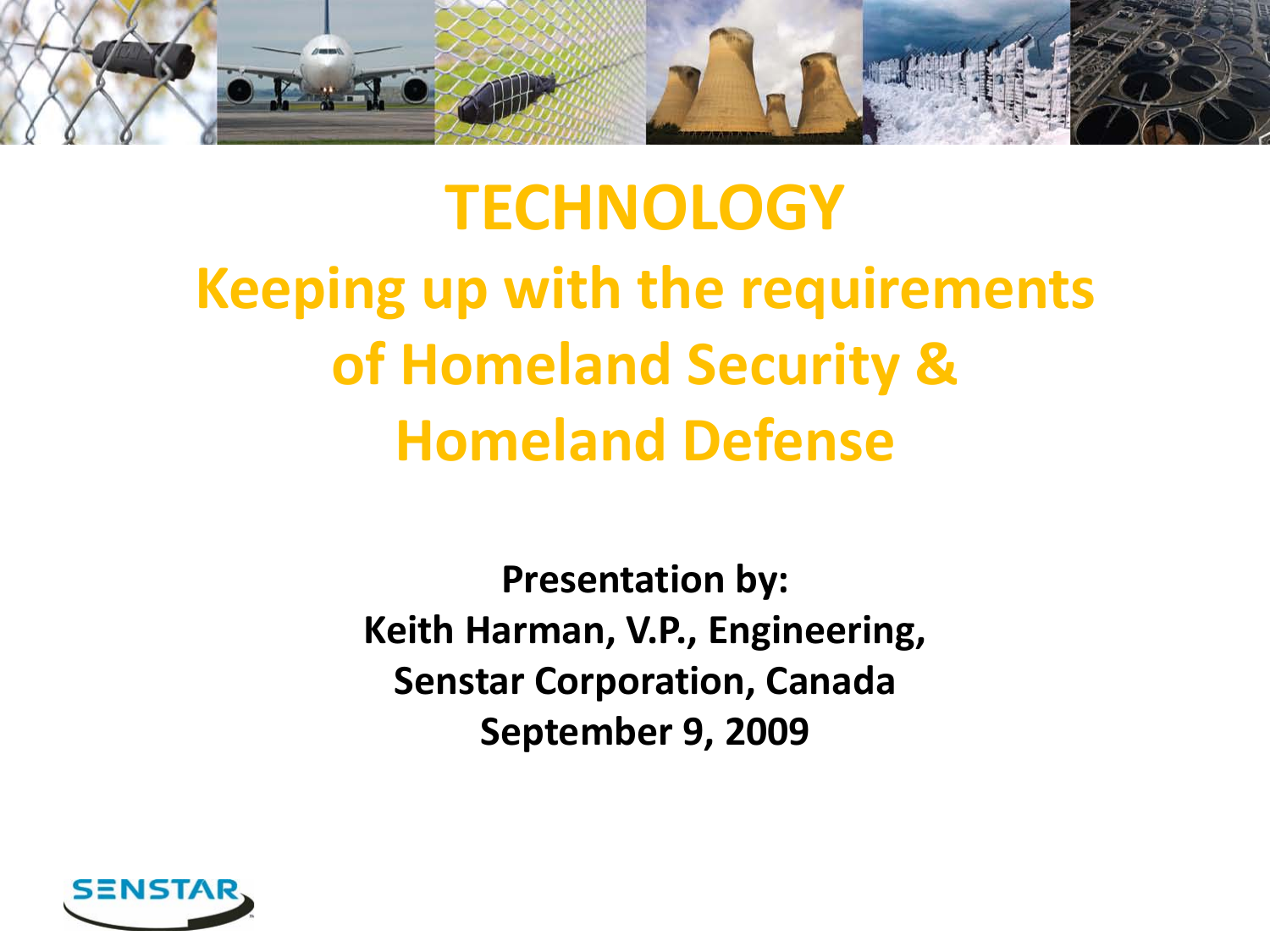

#### **Ever increasing challenges**

- **Terrorism**
- Criminal activity (Drug trafficking, Smuggling, etc.)
- Illegal immigration

### **A Race we can not afford to lose!**



#### **Rapidly changing technology**

- Increased signal processing capabilities (computational power)
- Updated technologies (radar, video, fiber optics etc.)
- Fusion of data from multiple sensors
- New sensor platforms (robots, UAVs, etc.)

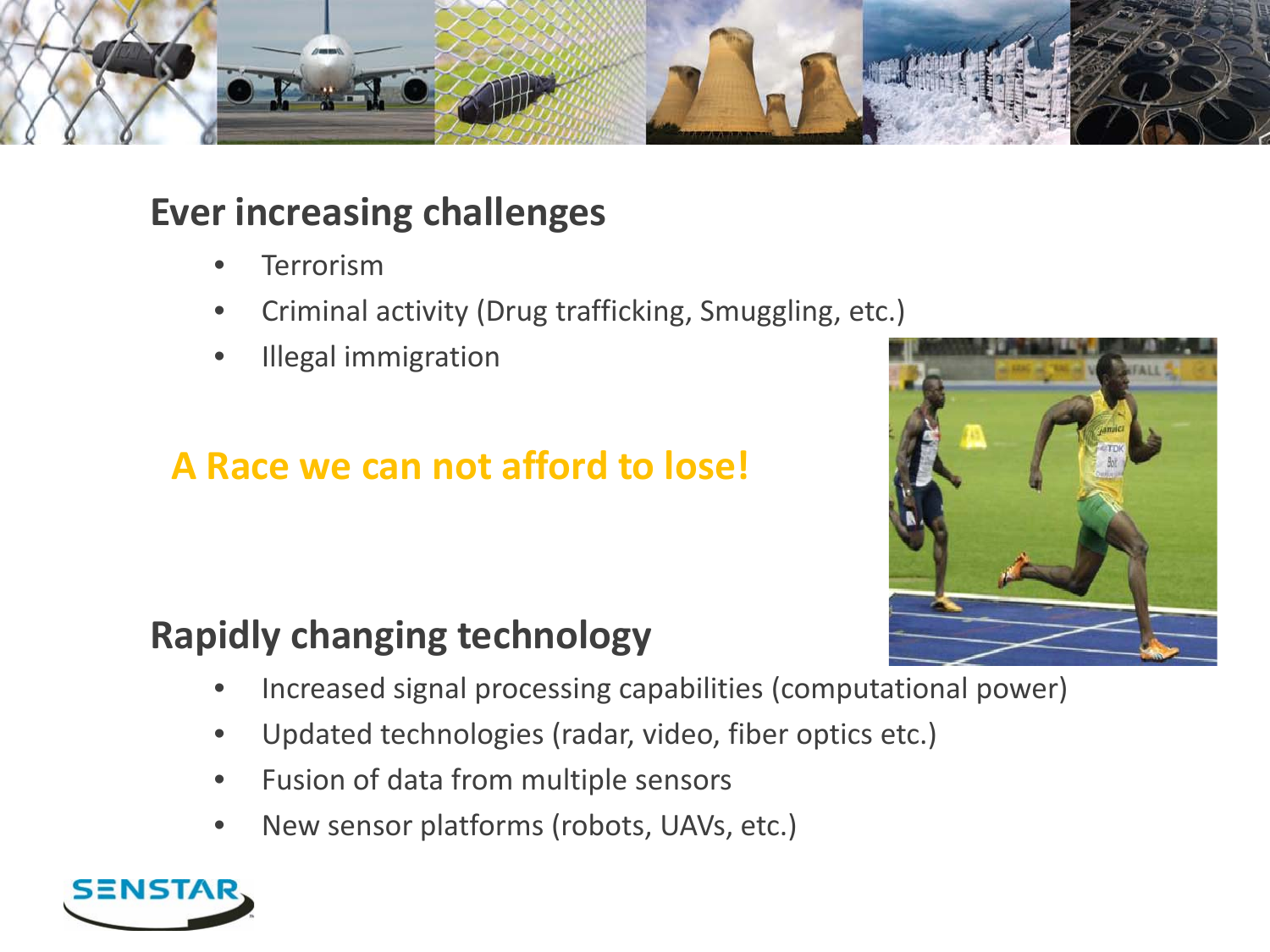

#### **Traditional outdoor perimeter security requirements:**

#### **DETER**

# **DETECT**

#### **Must have all 5 components!**

#### **DELAY**

#### **ASSESS**

#### **RESPOND**

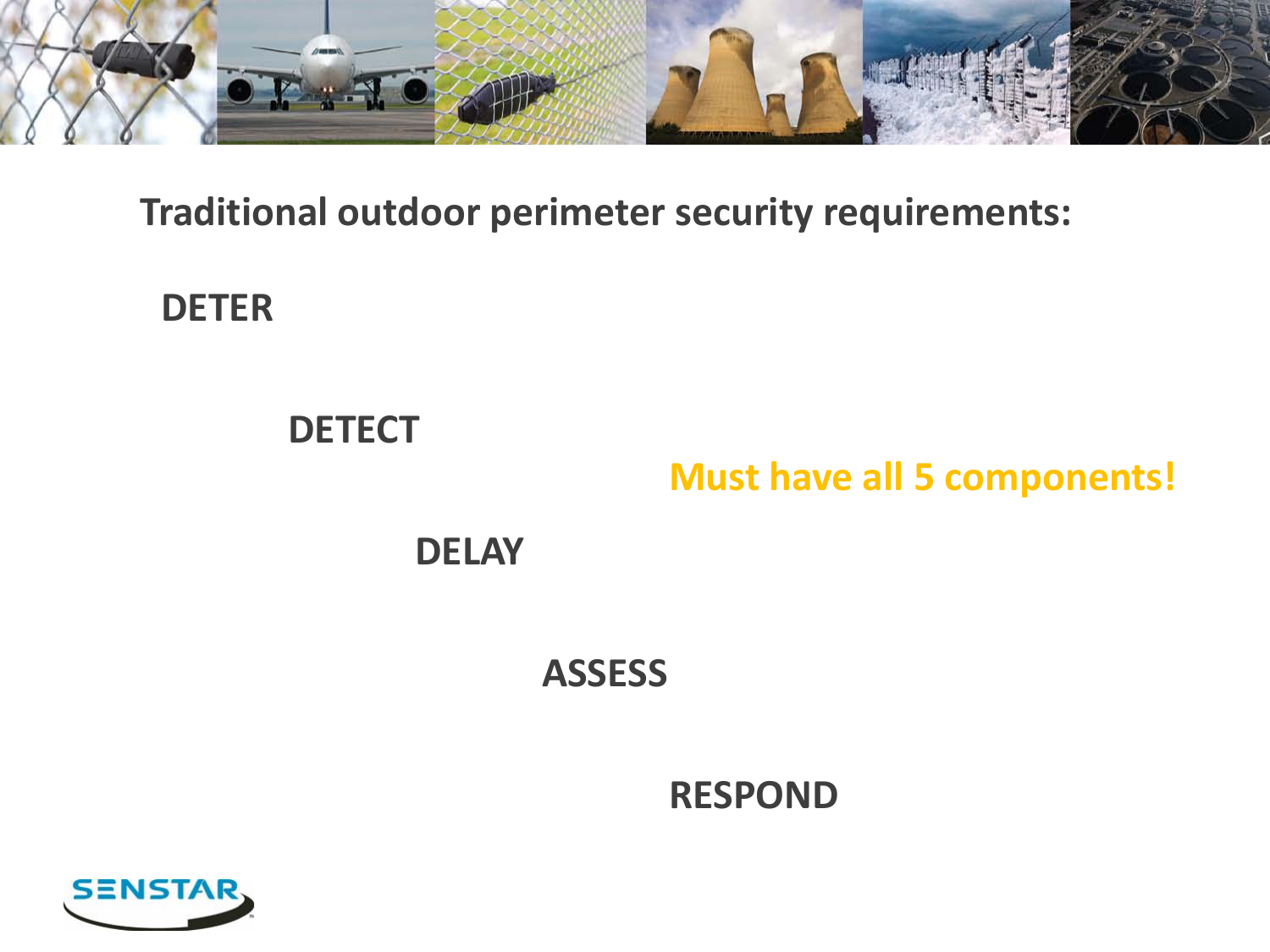

#### **Intrusion detection – Sensors classification**

**Active – Passive**

**Select a sensor type based on threat and system requirements**

**Overt - Covert**

**Volumetric - Contact**

**Terrain Following – Line of sight**

**Deployable – Permanently installed (Fixed)**

**Zone Based – Precise locating** 

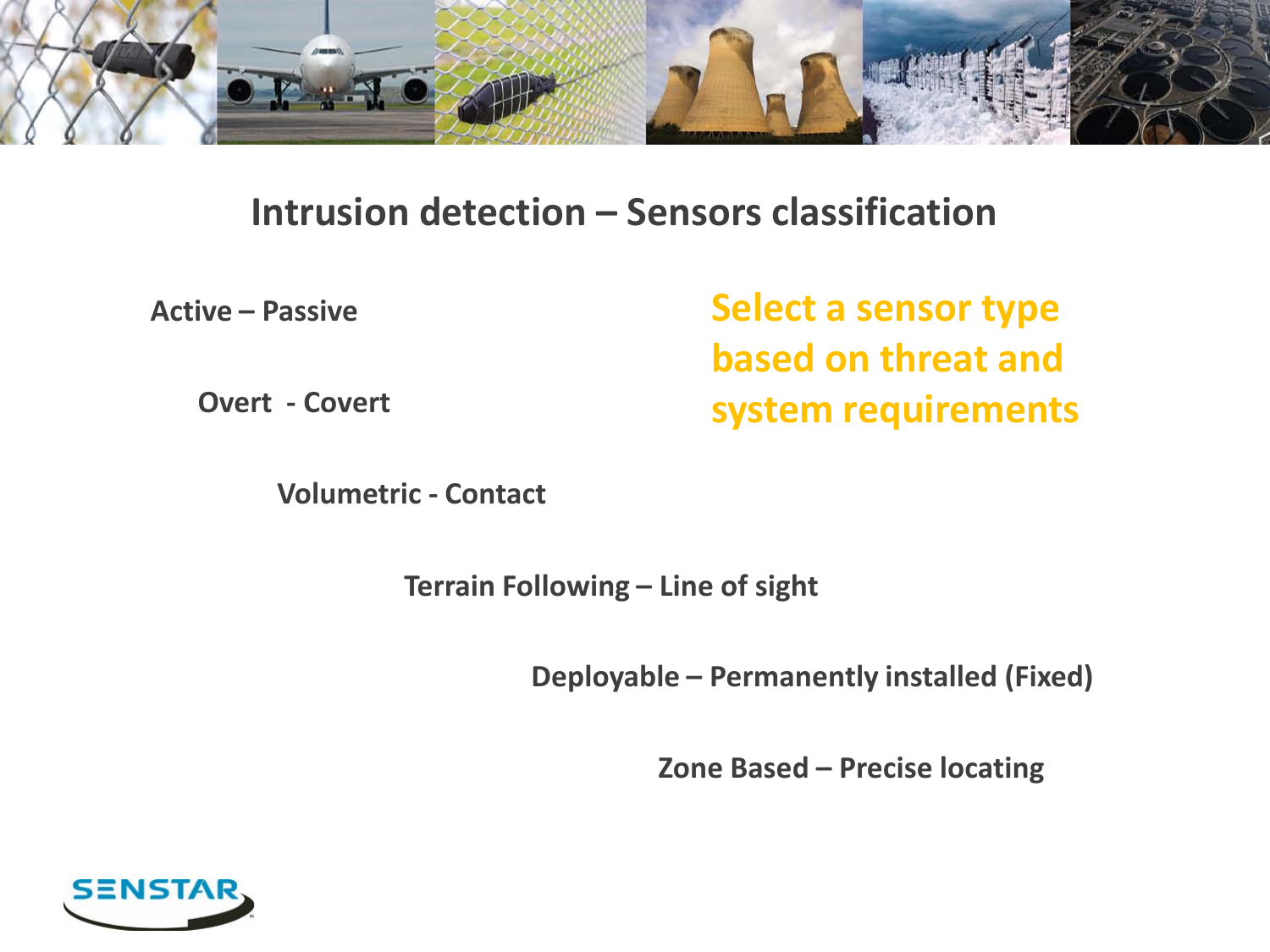

#### **Traditional sensor technologies**

- Fence sensors Copper-based acoustic cables
	- Fiber optic-based
	- Geophones
	- Motion switch type

- 
- Buried cable Leaky coaxial cable zoning ranging

# **No one panacea!**

- Pressure tubes
- Fiber optics

zoning

ranging

Electric Field – Capacitive

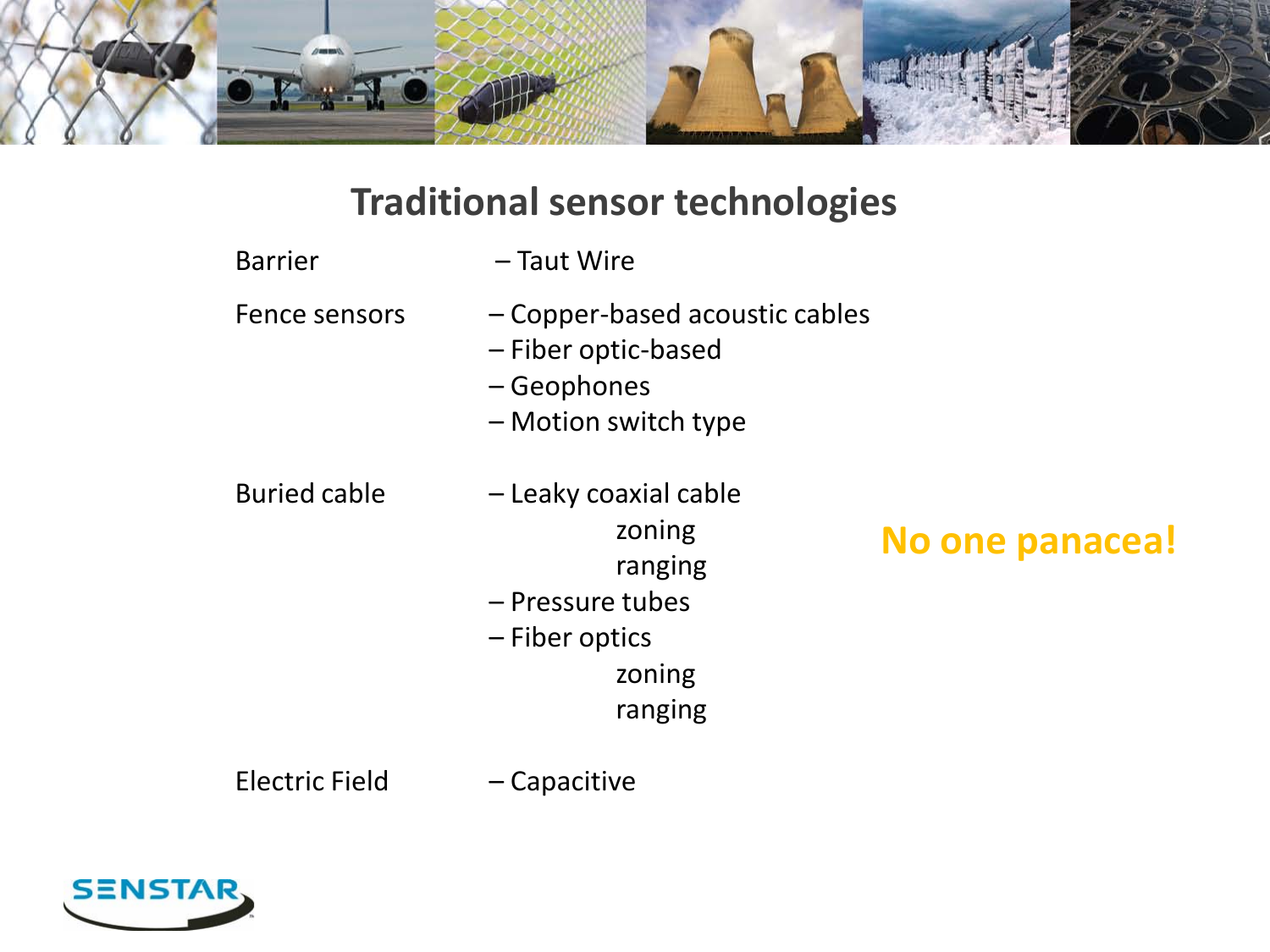

#### **Traditional sensor technologies (Continued)**

| <b>Microwave</b>    | $-$ Bistatic<br>- Monostatic              |                 |
|---------------------|-------------------------------------------|-----------------|
| Infra Red           | – Active<br>– Passive                     | No one panacea! |
| Radar               | $-$ Scanning<br>short range<br>long range |                 |
| <b>Image Motion</b> | – Video<br>$-$ Thermal                    |                 |

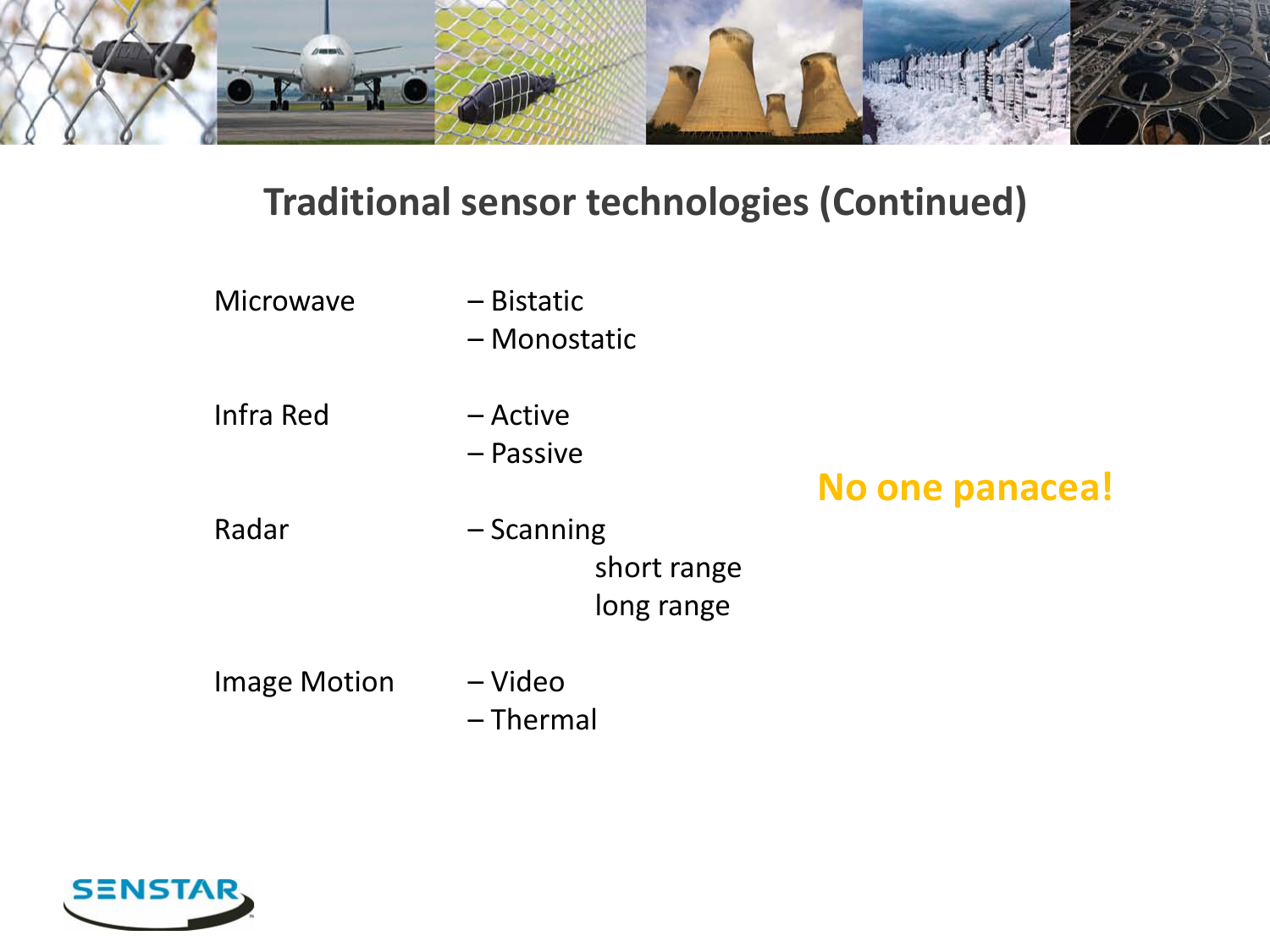

#### **Measures of Performance**

#### Probability of Detection (Pd)

#### **Applies to ALL sensors**

Nuisance Alarm Rate (NAR)

**Must meet ALL three**

False Alarm Rate (FAR)

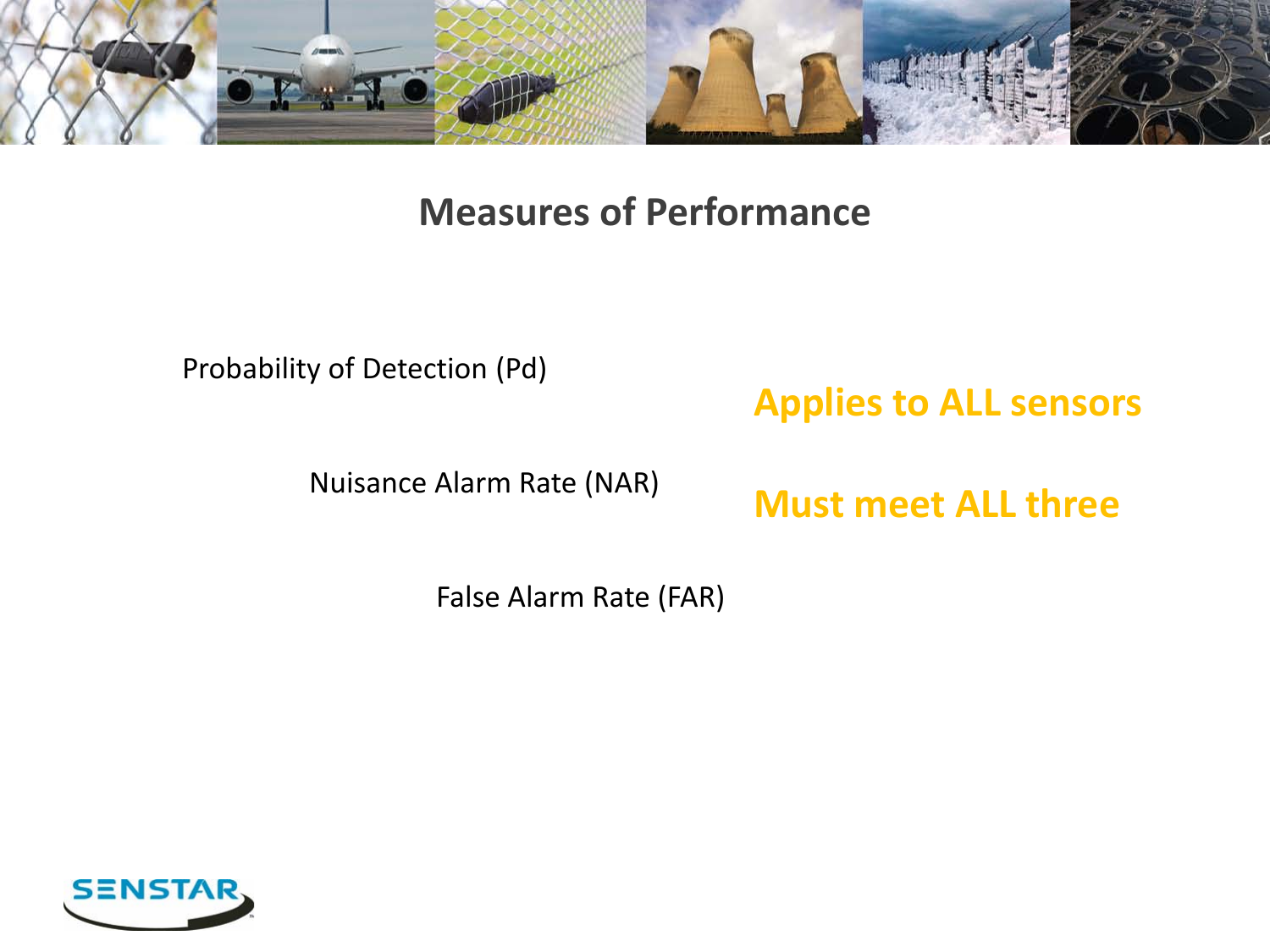

#### **New technologies – Laboratory vs Field Results**

Most new technologies work in the laboratory, BUT in real world there are two technology terminators or challenges:

#### **MOTHER NATURE & HUMAN NATURE**





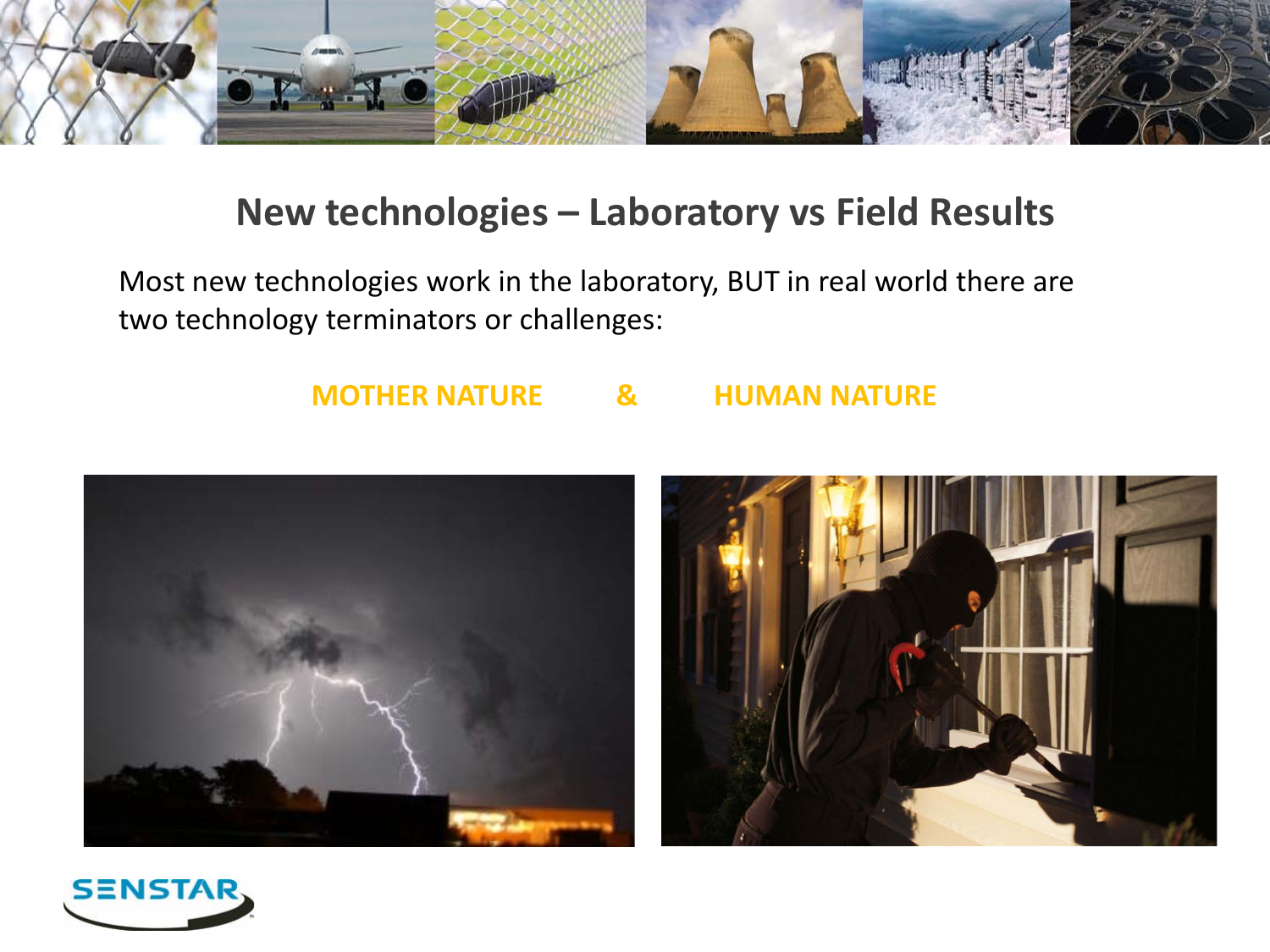

#### **Importance of testing new technologies**

#### **There are NO shortcuts!**

Products must be tested in numerous environments (climatic and other) during the four seasons with realistic test procedures

The role of professional test agencies like Sandia National Labs, the US Air Force (Eglin C3), The US Army COE, US Navy China Lake, The British Home Office, etc. is critical

Bypassing these tests and going straight to the field almost always leads to disaster – Mother Nature and Human Nature usually win!

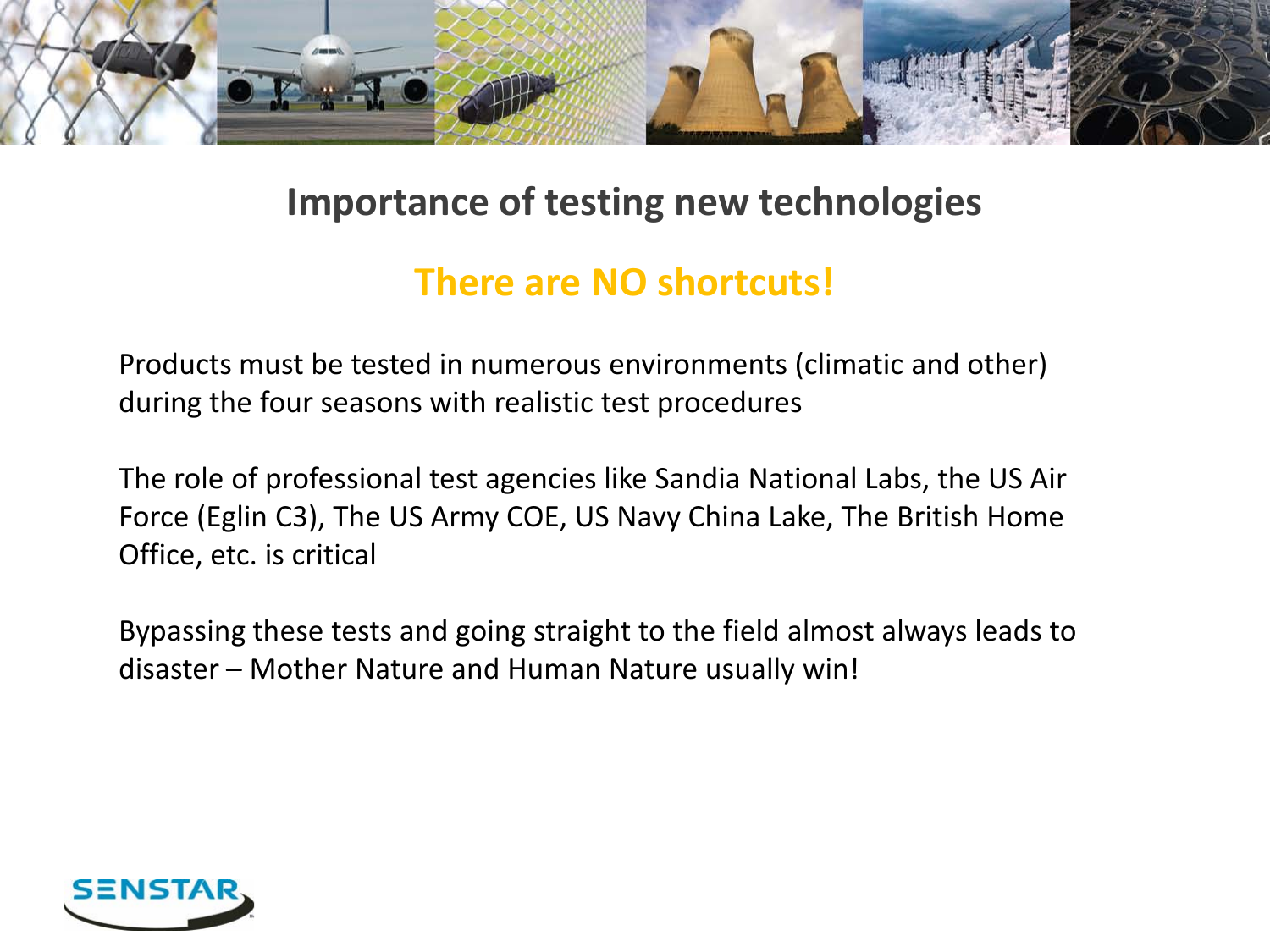

#### **Security Approach**

# **Traditional Approach <b>Homeland Security**



Typical Canadian Prison



BORDERS, SEA PORTS, AIRPORTS

Long perimeters in a potentially hostile environment present the challenges of: Rugged terrain

- Land/Water Interface Vegetation Animal population
	- Assessment challenges

## **Traditional approaches need to be modified**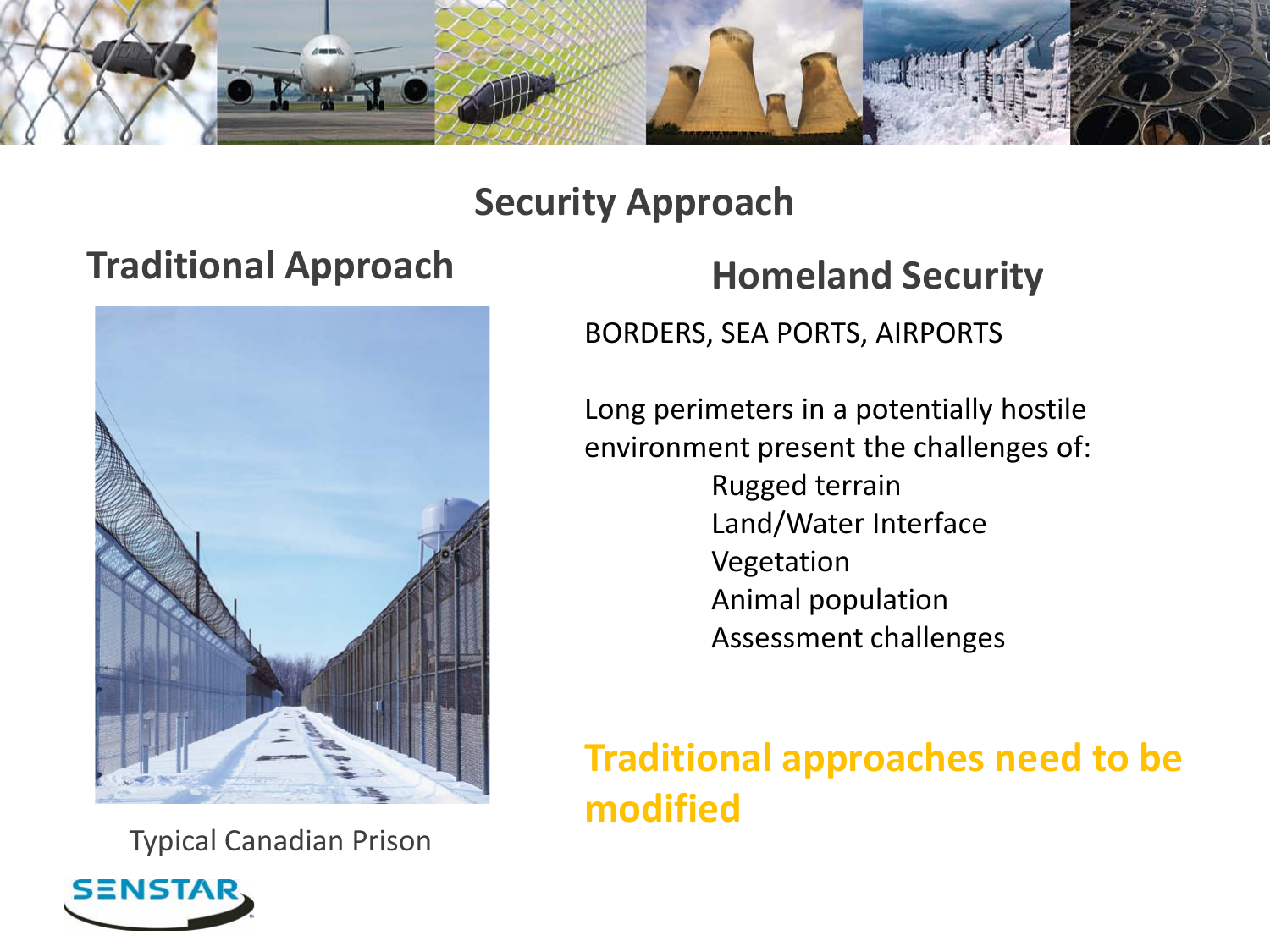

#### **Proven approach to Border Security**

#### **Gaza Border**



Over 700 km of Taut Wire Sensor on Borders **Worldwide** 

#### **Lebanon Border**

Taut Wire Fence **Barrier** Sensor

#### **Syria Border**

# **Tailoring the technology to the threat and the environment**

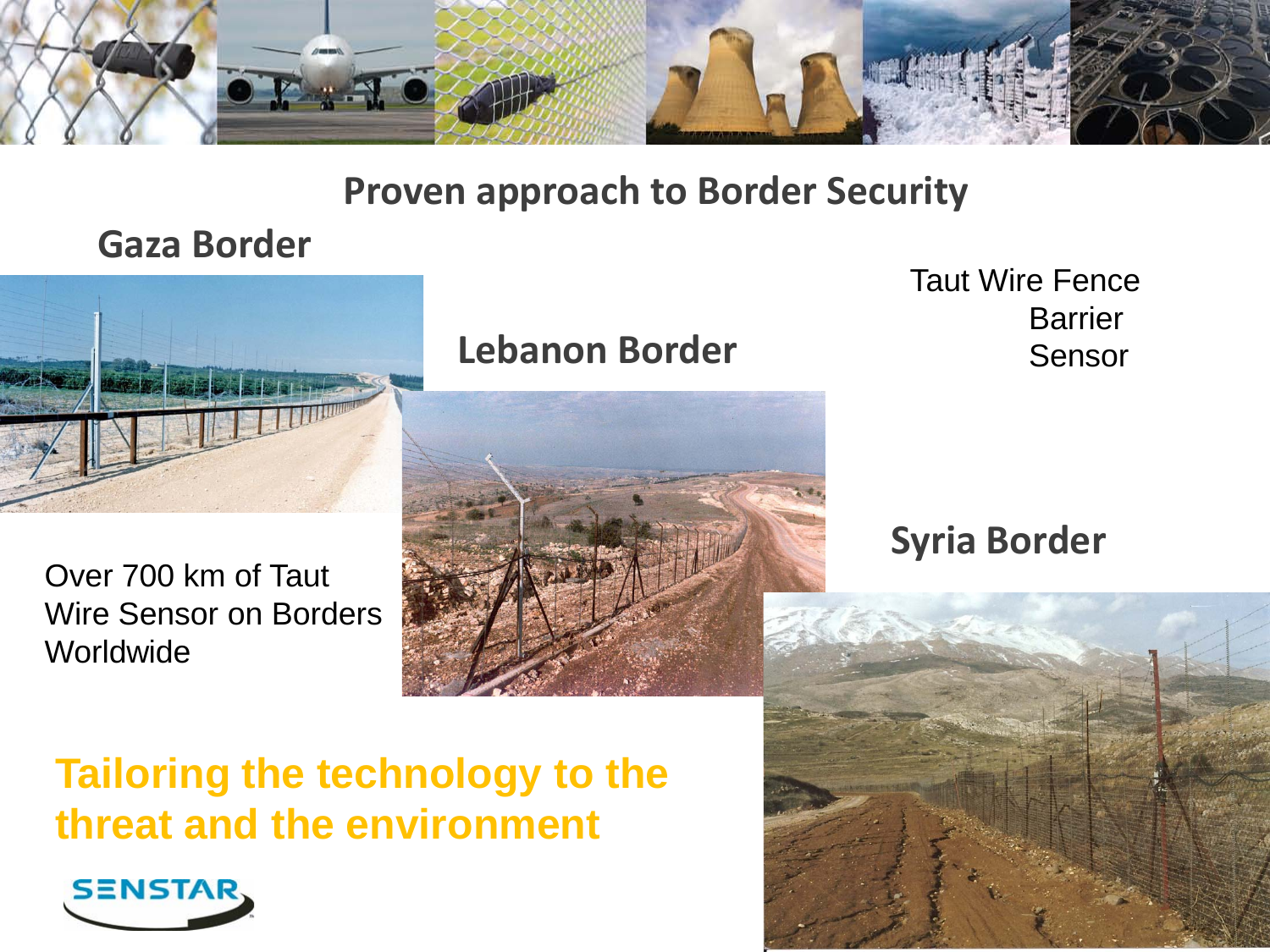

#### **Border Security Using "Trip-Line" Sensor**

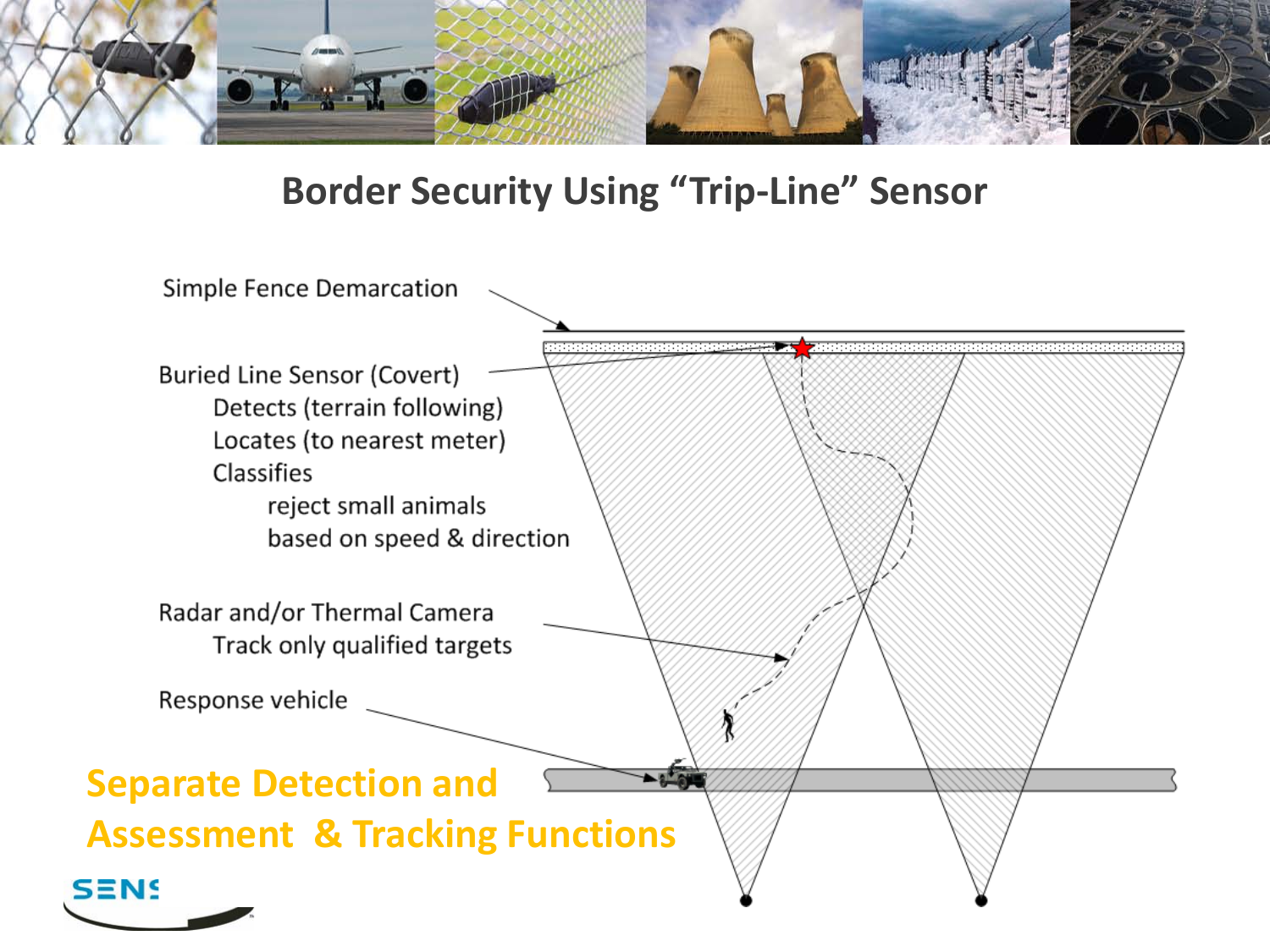

#### **"Trip-Line" Sensor Technology**

#### **Sensor Features**

Terrain Following Vegetation Tolerant Covert Optimized for the Environment Discriminate against Small animals

#### **Sensor Performance**

Pinpoint Target Location Direction of Crossing Target Classification (man, vehicle, etc.)

#### **Technology Candidates**

Leaky Cable Fiber Optics

# **Traditional approaches need to be modified**

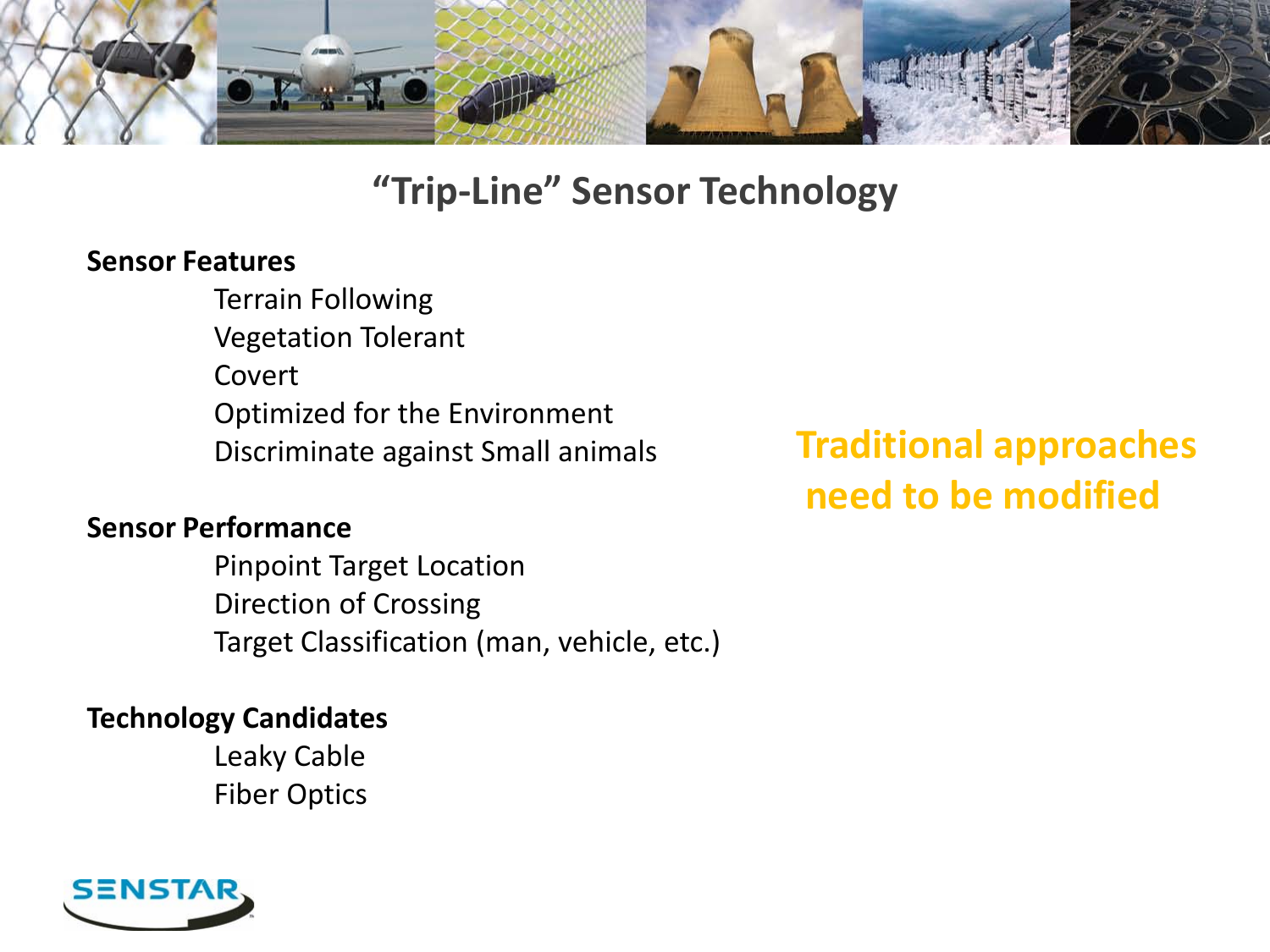

**Adapting Traditional Technologies**



**Leaky Coaxial Cable to Detect Tunnels, Tunneling and Tunnelers**